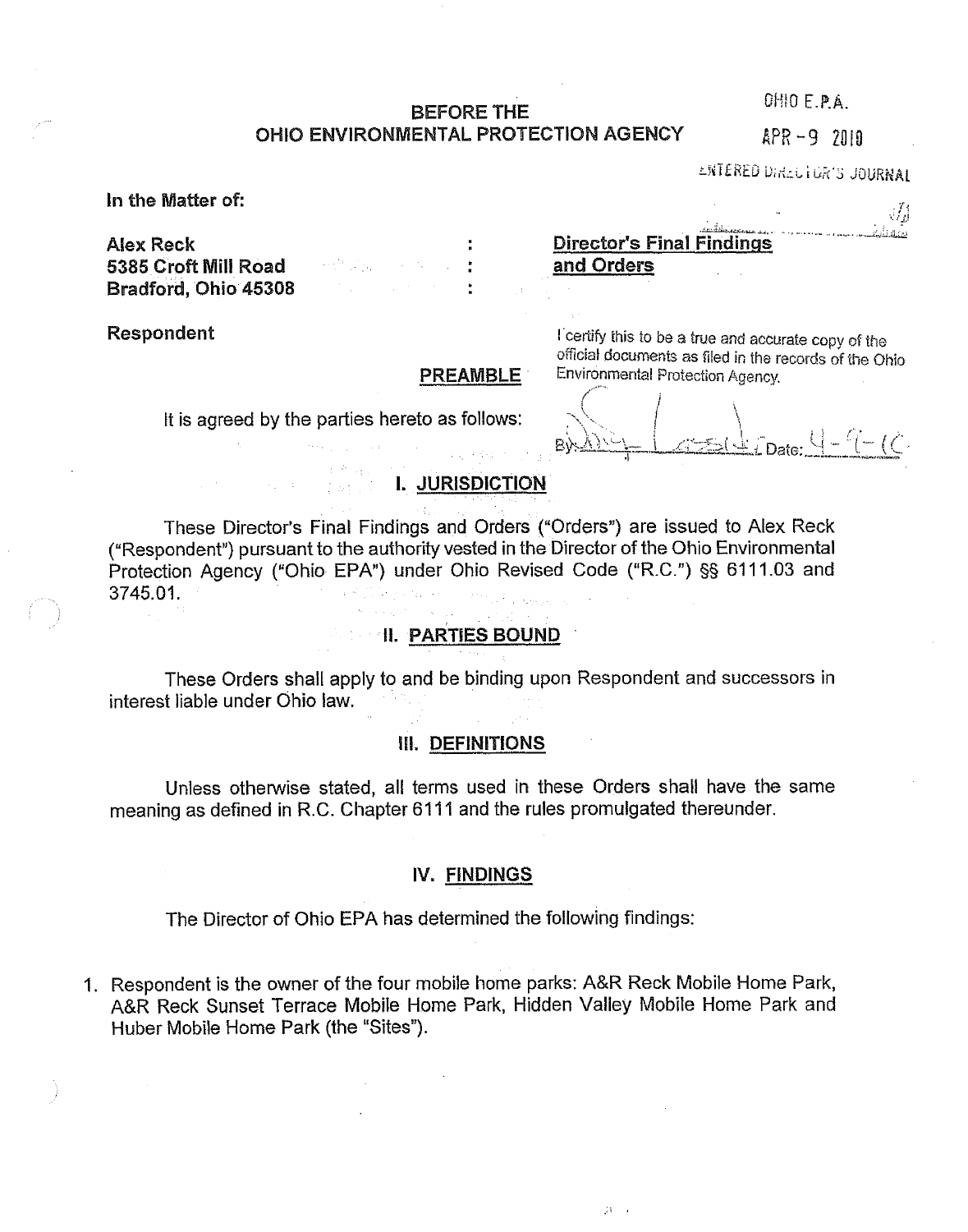## **A&R Rock Mobile Home Park**

- 2. Respondent, dba A&R Reek MHP, Ltd., is the owner of the A&R Reck Mobile Home Park, located at 4220 E. U.S. Route 40, Tipp City, Ohio. The onsite wastewater treatment plant at the A&R Reck MHP Site discharges "sewage" and/or "other wastes", as those terms are defined in R.C. 6111.01.
- 3. The WWTP plant at the A&R Reck MHP Site discharges to an unnamed tributary of the Great Miami River. The unnamed tributary and the Great Miami River constitute "waters of the state" as defined in R.C. 6111.01.
- 4. A National Pollutant Discharge Elimination System ("NPDES") permit was issued to the A&R Reck Site on April 14, 2003, with an effective date of May 1, 2003. The Site's wastewater treatment plant currently is designed to treat 12,000 gallons per day. The NPDES permit for the A&R Reck MHP Site contains a Schedule of Compliance that required Respondent to complete improvements to the wastewater treatment plan by May 1, 2006.
- 5. Respondent has violated the final effluent limits of its NPDES Permit for the A&R Reck Site on numerous occasions. The effluent violations and schedule of compliance violations are set forth in Notice of Violation ("NOV") letters on the following dates: December 5, 2002; October 26, 2004; March 29, 2005; June 6, 2007, January 2, 2008.
- 6. Wastewater treatment plant improvements were installed in August 2007, over a year beyond the May 1, 2006 deadline. Despite the improvements the Site's wastewater treatment plant continued to have numerous effluent limit violations

# **A& R Reek Sunset Terrace MHP**

- 7. Respondent is the owner of the A&R Reck Sunset Terrace Mobile Home Park, located at 4071 State Route 68 South, Urbana, Ohio. The Site is licensed for 50 mobile homes. The onsite wastewater treatment plant at the Site discharges "sewage" and/or "other wastes", as those terms are defined in R.C. 6111.01. The WWTP plant at the Site discharges to an unnamed tributary of Moore Run, a tributary of the Mad River. The unnamed tributary of Moore Run and Moore Run constitute "waters of the state" as defined in R. C. 6111.01.
- B. An NPDES permit for the Site was transferred to Respondent on September 25, 2003. The Site's wastewater treatment plant currently is designed to treat 10,000 gallons per day. The NPDES permit for the Sunset Terrace MHP Site contains a Schedule of Compliance that required Respondent to complete improvements to the wastewater treatment plan by September 1, 2005.
- 9. Respondent has violated the final effluent limits of its NPDES Permit for the Sunset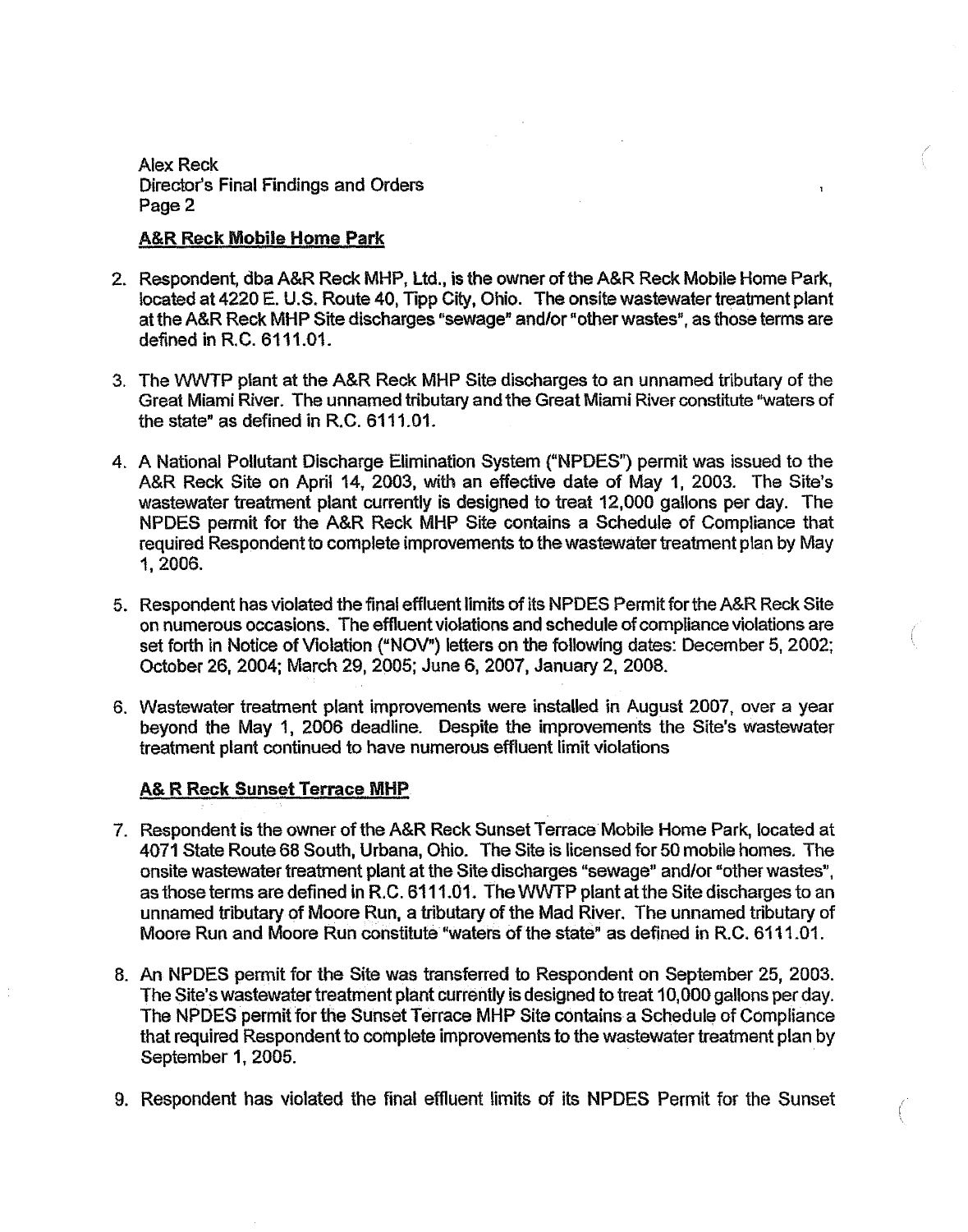Terrace Site on numerous occasions. The effluent violations and schedule of compliance violations are set forth in Notice of Violation ("NOV") letters on the following dates: November 5, 2003; October 26, 2004; March 29, 2005; July 9, 2007; January 2, 2008.

### **Hidden Valley MHP**

- 10.Respondent is the owner of the A&R Reck. Hidden Valley Mobile Home Park, located at 5880 State Route 29 East, Sidney, Ohio. The Site is licensed for 66 mobile homes. The onsite wastewater treatment plant at the Site discharges "sewage" and/or "other wastes", as those terms are defined in R.C, 6111.01, The WWTP plant at the Site discharges to Tawawa Creek, a tributary of the Great Miami River. Tawawa Creek and the Great Miami River constitute "waters of the state" as defined in R.C. 6111.01.
- 11.An NPDES permit for the Site has never been transferred to Respondent from the previous owner, Mr. Gary Giere. The Site's wastewater treatment plant currently is designed to treat 15,000 gallons per day. The NPDES permit for the Hidden Valley MHP Site contains a Schedule of Compliance that required Respondent to complete improvements to the wastewater treatment plan by June 1, 2005.
- 12.Respondent has violated the final effluent limits of its NPDES Permit for the Hidden Valley Site on numerous occasions. The effluent violations and schedule of compliance violations are set forth in Notice of Violation ("NOV") letters on the following dates: September 4, 2002; March 25, 2003; July 24, 2003; July 20, 2004; March 29, 2005; July 12, 2005; December 14, 2005; February 15, 2006; July 28, 2006; January 2, 2008.
- 13,Wastewater treatment plant improvements were installed in July 2005. Despite the improvements the Site's wastewater treatment plant continued to have numerous effluent limit violations through September 2008 when a new operator was hired.

#### **Huber MHP**

- 14.Respondent is the owner of the A&R Reck Huber Mobile Home Park, located at 4311 East Kitridge Road, Dayton, Ohio. The Site is licensed for 150 mobile homes. The onsite wastewater treatment plant at the Site discharges "sewage" and/or "other wastes", as those terms are defined in R.C. 6111.01. The WWTP plant at the Site discharges to an unnamed tributary of the Mad River. The unnamed tributary and the Mad River constitute "waters of the state" as defined in R.C. 6111.01.
- 15.A National Pollutant Discharge Elimination System ("NPDES") permit was issued to the Huber Site on July 7, 2005, with an effective date of August 1, 2005. The Site's wastewater treatment plant currently is designed to treat 23,500 gallons per day.
- 16.From June 2006 to December 2007, Monthly Operating Reports from Respondent were not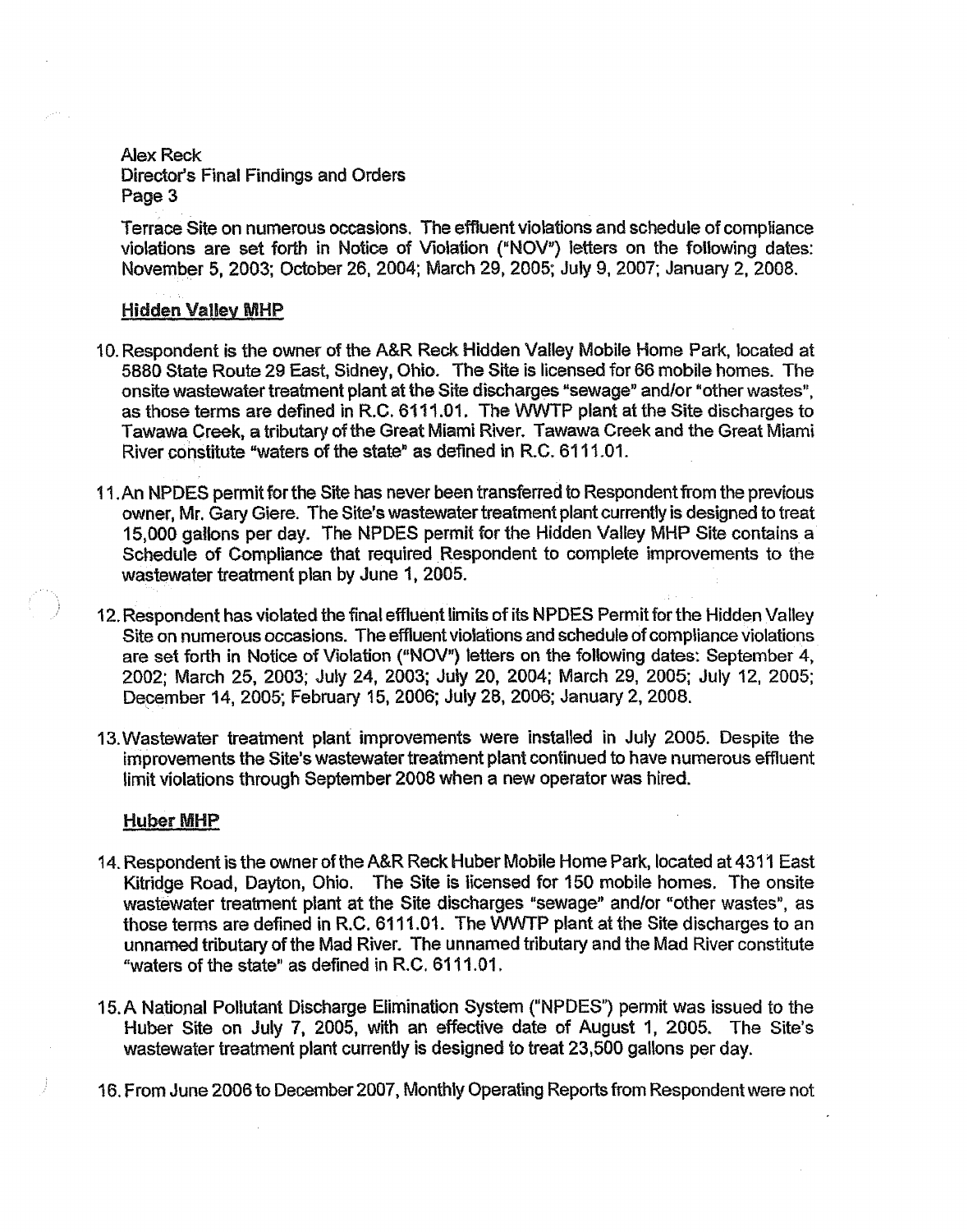received by Ohio EPA for the Huber Site. A January 3, 2008 NOV letter was sent to Respondent notifying him of the failure to submit MORs.

- 17.Respondent has violated the final effluent limits of its **NPDES** Permit for the Huber Site as reported for the months of January and February 2008. The effluent violations were reported to Ohio EPA by Respondent's wastewater treatment operator in letters dated March 15, 2005; September 23, 2005; May 4, 2006 and January 3, 2008.
- 18.Since hiring a new operator in September 2008, the WWTPs for each of the Sites has been operating properly within each WWTP's respective effluent limits.
- 19.Pursuant to R.C. § 6111.07(A), no person shall violate or fail to perform any duty imposed by R.C. § 6111.01 to 6111.08 or violate any order, rule, or term or condition of a permit issued or adopted by the Director of Ohio EPA pursuant to those sections. Each day of violation is a separate offense.
- 20.The Director has given consideration to, and based his determination on, evidence relating to the technical feasibility and economic reasonableness of complying with these Orders and to evidence relating to conditions calculated to result from compliance with these Orders, and its relation to the benefits to the people of the state to be derived from such compliance in accomplishing the purposes of R.C. Chapter 6111.

#### V. ORDERS

- 1. With the exception of the Huber Site's WWTP, within 60 days of the effective date of these Orders, Respondent shall submit a complete review of each of the Site's wastewater treatment plants conducted by a design engineer familiar with their design. The review shall examine each WWTP's conformance with the design plans set forth in each WWTP's respective Permit to Install ("PTl", The design engineer shall provide recommendations for bringing each wastewater plant into compliance with its respective PTI and effluent limitations or shall submit as-built plans for any design changes that are functionally equivalent to the PTI's original design
- 2 Within 60 days of the effective date of these Orders, the wastewater Operator of Record shall provide a schedule with time spent at each of the Sites' wastewater treatment plants for the period of December 2009 through January 31, 2010 that meets the operator time requirements of OAC Chapter 3745-7.
- 3 Within 90 days of the effective date of these Orders, Respondent shall submit any necessary permits to install ("PTIs") for each of the Sites' wastewater treatment plants as determined by the design engineer's evaluation
- 4. Within 30 days of the approval of each PT1, Respondent shall initiate construction of any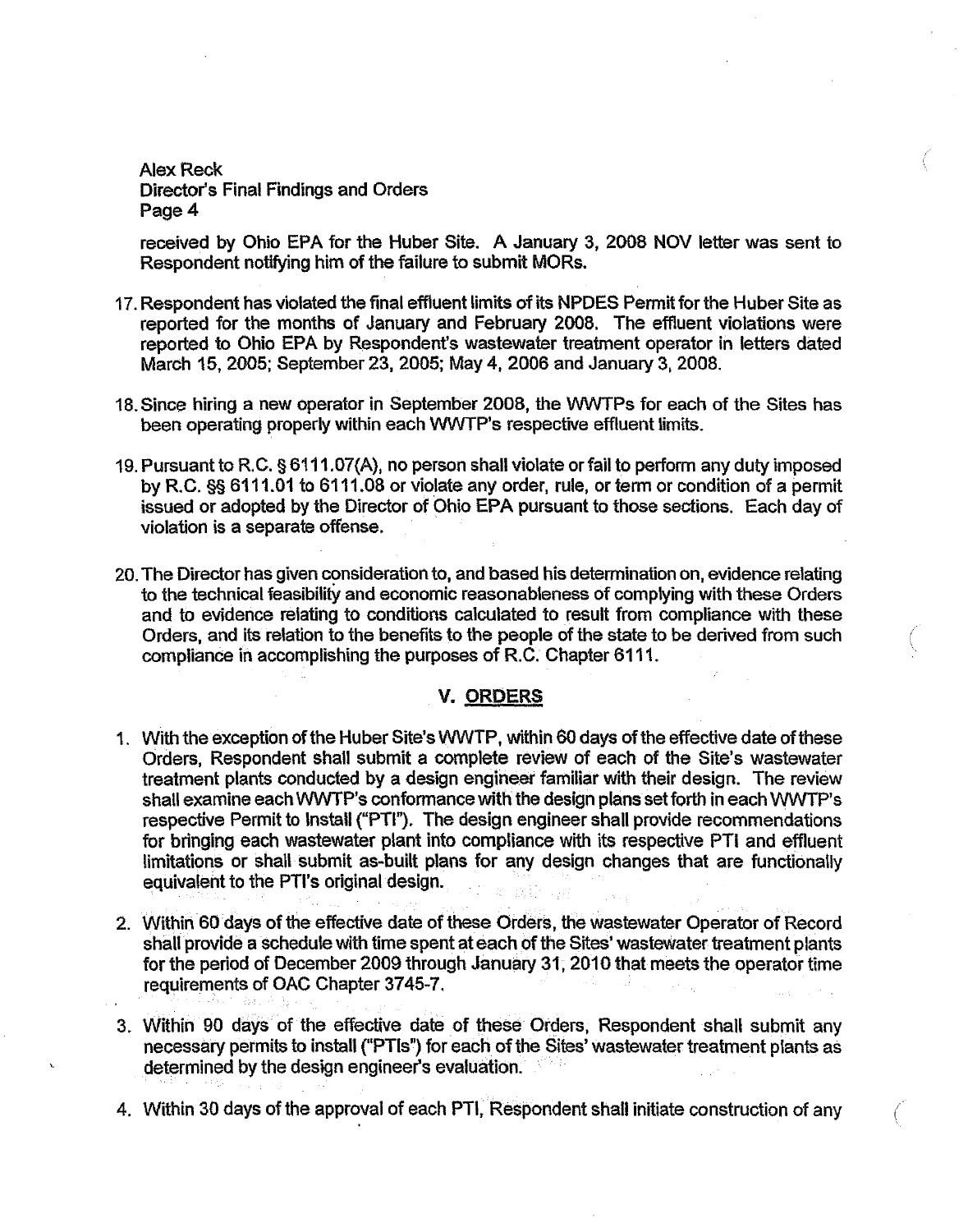improvements to each of the Sites' wastewater treatment plants.

- 5. Within 90 days of the approval of each PTI, Respondent shall complete construction of any improvements to each of the Sites' wastewater treatment plants.
- 6. Within 90 days of the effective date of these Orders. Respondent shall provide revised Operation and Maintenance manuals for each of the Sites' wastewater treatment plants.
- 7. Respondent shall pay the amount of thirty-eight thousand dollars (\$3S,000.00) in settlement of Ohio EPA's claims for civil penalties, which may be assessed pursuant to ORG Chapter 6111. Within thirty (30) days after the effective date of these Orders, payment to Ohio EPA shall be made by an official check made payable to "Treasurer, State of Ohio" for \$9,500.00 of the total amount. The official check shall be submitted to Brenda Case, or her successor, together with a letter identifying the Respondent, to:

• Office of Fiscal Administration Ohio Environmental Protection Agency P.O. Box 1049 Columbus, Ohio..43216-1 049 ..

A photocopy of the check shall be sent to Ohio EPA's Southwest District Office, at:

Ohio Environmental Protection Agency Southwest District Office 401 East Fifth Street Dayton, Ohio 45402

Thereafter, Respondent shall make a subsequent payment of \$9,500.00 within 90 days from the effective date of these Orders, a third payment of \$9,500.00 within 180 days from the effective date of these Orders, and a final payment of \$9,500 within 360 days from the effective date of these Orders for a total of \$38,000.00.

6. In lieu of paying \$7,600.00 of the final payment of \$9,500.00 of the civil penalty, Respondent shall, within 360 days of the effective date of these Orders, fund a supplemental environmental project (SEP) by making a contribution in the amount of \$7,600.00 to Ohio EPA's Clean Diesel School Bus Fund (Fund 5CD). Respondent shall tender an official check made payable to 'Treasurer, State of Ohio" for said amount. The official check and a cover letter identifying the Respondent shall be submitted to Brenda Case, or her successor at:

> Ohio EPA Office of Fiscal Administration P.O. Box 1049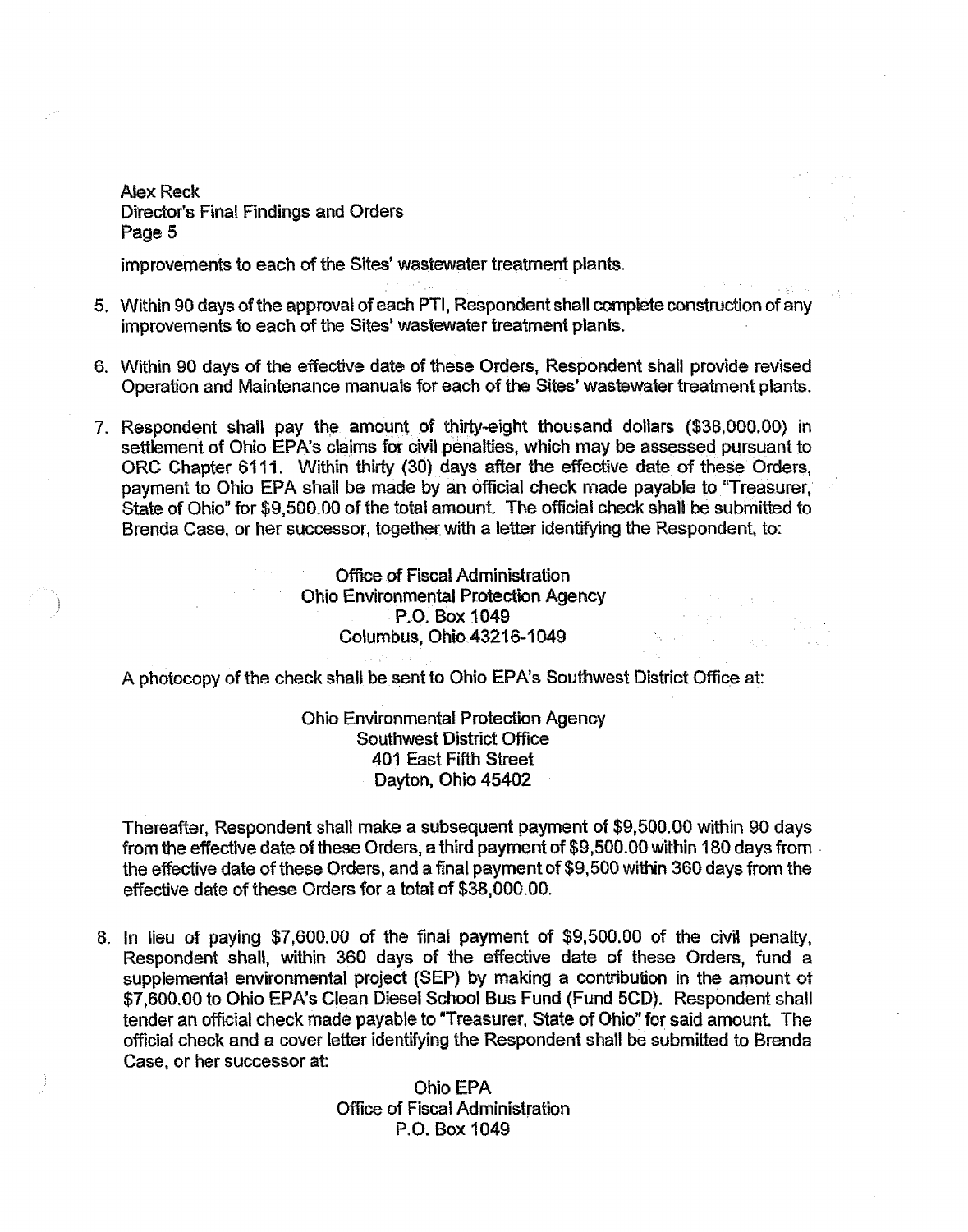$\label{eq:2.1} \mathcal{A}=\mathcal{R}^{H}(\mathcal{A}^{H})\otimes\mathcal{A}^{H}(\mathcal{A}^{H})$ 

#### Columbus, Ohio 43216-1049

A copy of the check shall be sent to Mark Mann, Enforcement Manager, Storm Water and Enforcement Section, or his successor, at the following address:

# Ohio EPA Division of Surface Water P.O. Box 1049 Columbus, Ohio 43216-1049

9. Should Respondent fail to fund the SEP within the required time frame set forth in Order No. 8, Respondent shall immediately pay to Ohio EPAthë remaining \$7,600.00 of the civil penalty in accordance with the procedures in Order No. 7.

#### **VI. TERMINATION**

Respondent's obligations under these Orders shall terminate when Respondent certifies in writing and demonstrates to the satisfaction of Ohio EPA that Respondent has performed all obligations under these Orders and the Chief of Ohio EPA's Division of Surface Water acknowledges, in writing, the termination of these Orders. If Ohio EPA does not agree that all obligations have been performed, then Ohio EPA will notify Respondent of the obligations that have not been performed, in which case. Respondent shall have an opportunity to address any such deficiencies and seek termination as described above.

The certification shall contain the following attestation: "I certify that the information contained in or accompanying this certification is true, accurate and complete."

This certification shall be submitted by Respondent to Ohio EPA and shall be signed by a responsible official of the Respondent. For purposes of these Orders, a responsible official is as defined in Ohio Administrative Code Rule 3745-33-03

 $\label{eq:3} \mathcal{A} \left( \mathcal{C} \right) = \mathcal{C} \left( \mathcal{C} \right) = \mathcal{C} \left( \mathcal{C} \right) = \mathcal{C} \left( \mathcal{C} \right)$ 

## **VII. OTHER CLAIMS**

Nothing in these Orders shall constitute or be construed as a release from any claim, cause of action or demand in law or equity against any person, firm, partnership or corporation, not a party to these Orders, for any liability arising from, or related to activities occurring on or at the Site.

 $\sim 2\mu$  ,  $\mu$  ,  $\lambda$ 

 $\sim 44.4$  and  $\sim 10^{11}$  km s  $^{-1}$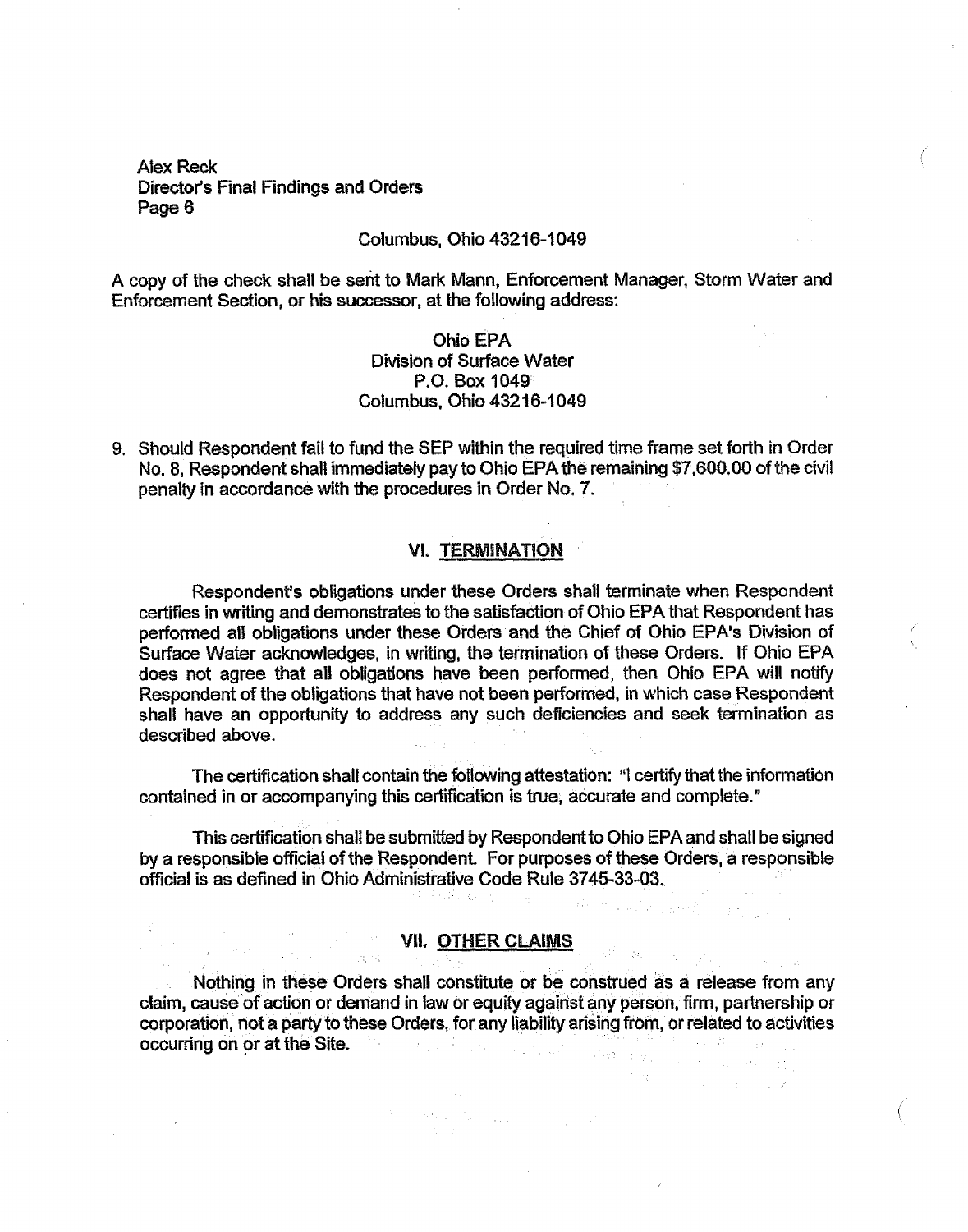i Tanzania<br>1970 - Papa Barat III

 $\mathbb{R}^2_+$ 

 $\Delta \sim 10^{11}$ 

# **VIII. OTHER APPLICABLE LAWS**

 $\tau = \tau_{\rm eff}$  ,  $\tau_{\rm eff}$ 

All actions required to be taken pursuant to these Orders shall be undertaken in accordance with the requirements of all applicable local, state and federal laws and regulations. These Orders do not waive or compromise the applicability and enforcement of any other statutes or regulations applicable to Respondent.. .

# IX. MODIFICATIONS

 $\mathbf{G}_{\mathbf{v}}$  ,  $\mathbf{v}$ 

These Orders may be modified by agreement of the parties hereto. Modifications shall be in writing and shall be effective on the date entered in the journal of the Director of Ohio EPA.

# **X. NOTICE**

All documents required to be submitted by Respondent pursuant to these Orders for the Sites shall be addressed to:

> Ohio Environmental Protection Agency Southwest District Office Division of Surface. Water Attn: DSW Enforcement Unit Supervisor 401 East Fifth Street Dayton, Ohio 45402

and to:

Ohio Environmental Protection Agency Lazarus Government Center Division of Surface Water Attn: Manager, Stormwater and Enforcement Section **50 W. Town Street [P.O. Box 10491** Columbus, Ohio 43215 [43216-1049]

or to such persons and addresses as may hereafter be otherwise specified in writing by Ohio EPA.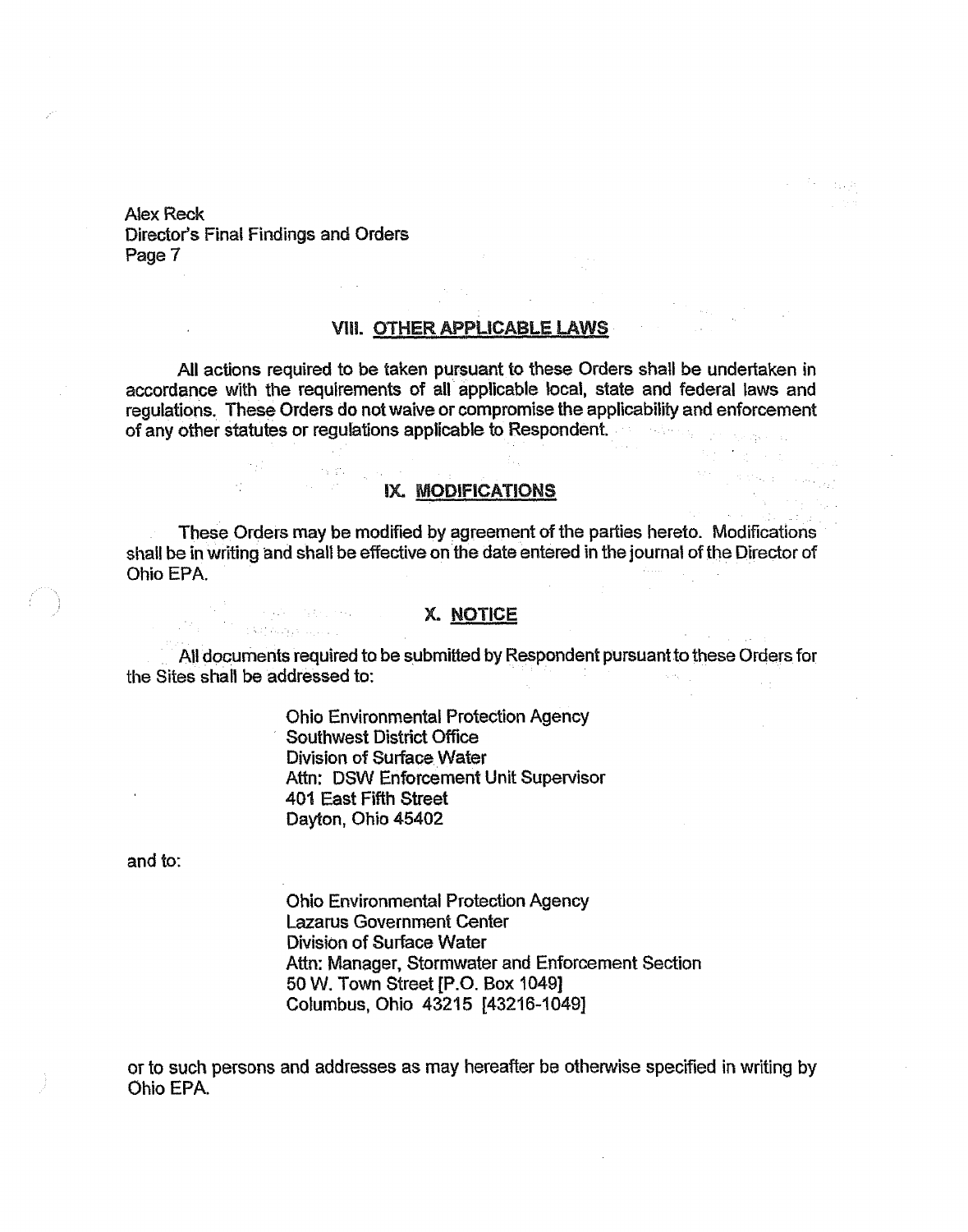#### **XL RESERVATION OF RIGHTS**

Ohio EPA and Respondent each reserve all rights, privileges and causes of action, except as specifically waived in Section Xli of these Orders.

#### Xli **WAIVER**

In order to resolve disputed claims, without admission of fact, violation or liability, and in lieu of further enforcement action by Ohio EPA for only the violations specifically cited in these Orders, Respondent consents to the issuance of these Orders and agrees to comply with these Orders. Compliance with these Orders shall be a full accord and satisfaction for Respondent's liability for the violations specifically cited herein.

Respondent hereby waives the right to appeal the issuance, terms and conditions, and service of these Orders, and Respondent hereby waives any and all rights Respondent may have to seek administrative or judicial review of these Orders either in law or equity.

Notwithstanding the preceding, Ohio EPA and Respondent agree that it these Orders are appealed by any other party to the Environmental Review Appeals Commission, or any court, Respondent retains the right to intervene and participate in such appeal. In such an event, Respondent shall continue to comply with these Orders notwithstanding such appeal and intervention unless these Orders are stayed, vacated or modified.

#### **XII1. EFFECTIVE DATE**

The effective date of these Orders is the date these Orders are entered into the Ohio EPA Director's journal.

والتواصل المعاديات

in in Australia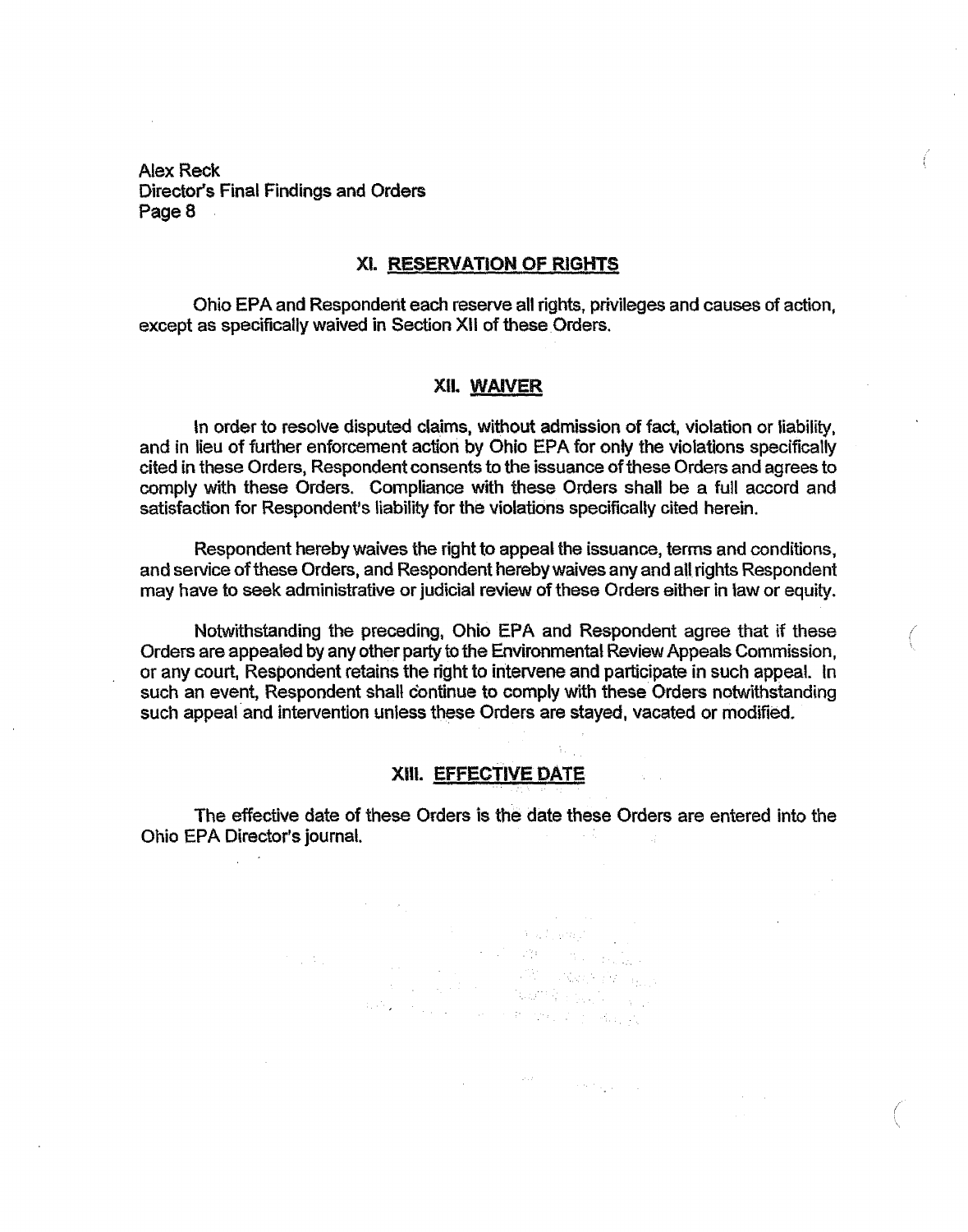# XIV. SIGNATORY AUTHORITY

Each undersigned representative of a party to these Orders certifies that he or she is fully authorized to enter into these Orders and to legally bind such party to these Orders.

IT IS SO ORDERED AND AGREED:

Ohio Environmental Protection Agency

Chris Korleski Date

**Director** 

 $\frac{q}{\text{Date}}$  /  $\frac{q}{\sqrt{2}}$ 

IT IS SO AGREED:

Alex Reck Wene /روسی

**Signature** 

A/ et Reull

 $OMN e 1 C Time$ </u>

 $\frac{C}{\text{Date}}$